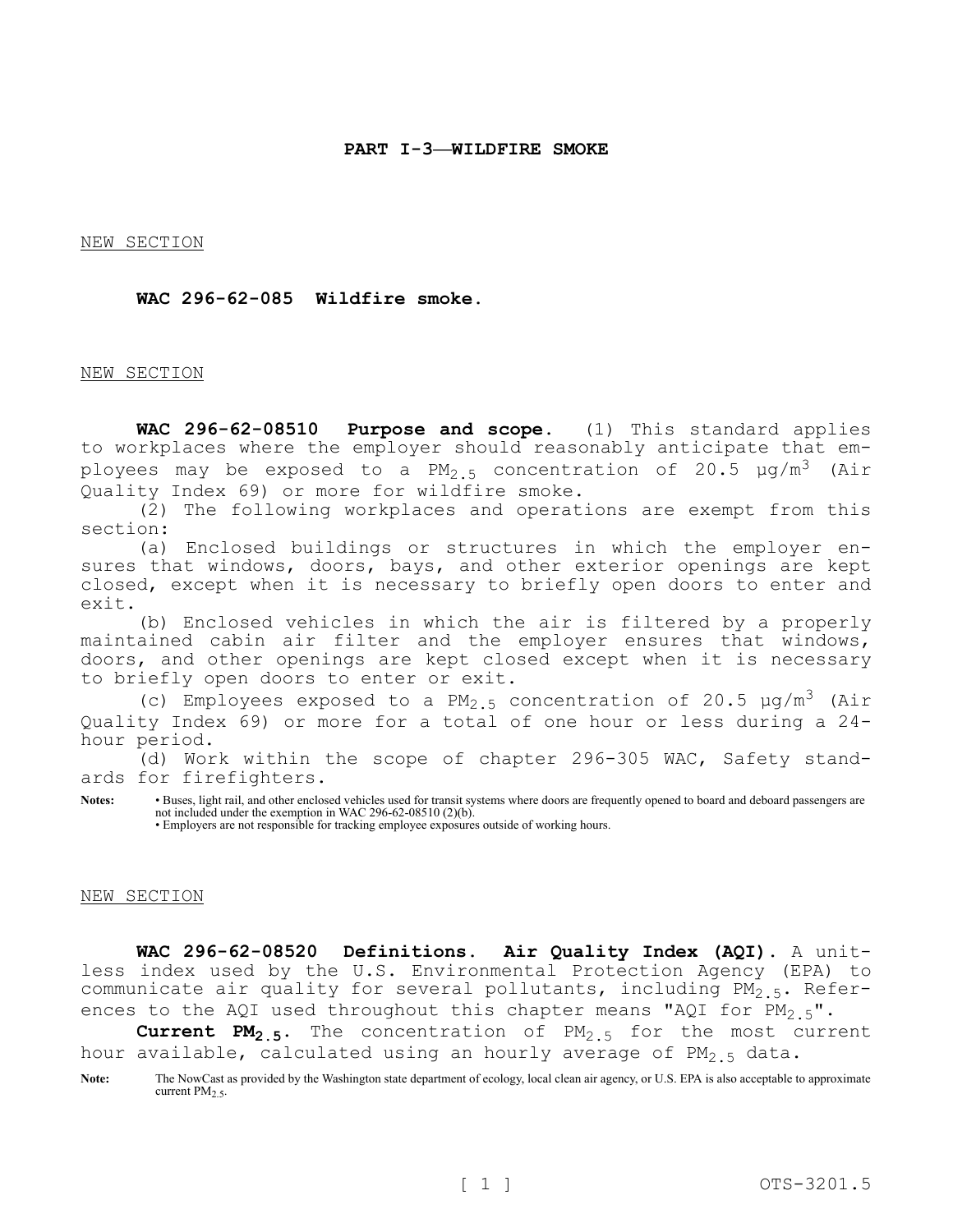**NIOSH.** The National Institute for Occupational Safety and Health of the U.S. Centers for Disease Control and Prevention. NIOSH tests and approves respirators for use in the workplace.

**NowCast.** The method used by the U.S. Environmental Protection Agency (EPA), and the Washington state department of ecology to approximate the air quality for the most current hour available by using a calculation that involves multiple hours of past data. The NowCast uses longer averages during periods of stable air quality and shorter averages when air quality is changing rapidly, such as during a wildfire. The NowCast is generally updated every hour.

**PM2.5.** Solid particles and liquid droplets suspended in air, known as particulate matter, with an aerodynamic diameter of 2.5 micrometers or smaller. Measured in micrograms per cubic meter  $(\mu g/m^3)$ .

**Wildfire smoke.** Emissions from fires in wildlands or in adjacent developed areas. Wildfire smoke contains a complex mixture of gasses and particulates. Fine particulates such as  $PM_{2.5}$  are the primary pollutant in wildfire smoke.

**Wildlands.** Sparsely populated geographical areas covered primarily by grass, brush, trees, crops, or combination thereof.

NEW SECTION

**WAC 296-62-08530 Identification of harmful exposures.** The employer must determine employee exposure to  $PM_{2.5}$  for worksites covered by this section before each shift and periodically thereafter, as needed, by any of the following methods:

(1) Check  $PM_{2.5}$  forecasts and the current  $PM_{2.5}$  from any of the following:

(a) Washington department of ecology website;

- (b) Air Quality WA mobile app;
- (c) Washington Smoke Information website;
- (d) U.S. EPA AirNow website;
- (e) U.S. EPA AirNow mobile app;
- (f) U.S. Forest Service AirFire website;
- (g) Local Clean Air Agency website; or

(2) Obtain PM<sub>2.5</sub> forecasts and the current PM<sub>2.5</sub> directly from the department of ecology, local clean air agency, U.S. EPA, U.S. EPA EnviroFlash.info, or local clean air agency by telephone, email, text, or other effective method; or

(3) Measure current  $PM<sub>2.5</sub>$  levels at the work location in accordance with Appendix A of this part.

Note: Employers must check the current PM<sub>2.5</sub> in a manner that they are able to comply with the requirements in WAC 296-62-085. The current PM<sub>2.5</sub> is updated hourly.

If an index such as the AQI is relied upon, use the following table to find the equivalent  $PM_2$  5.

| $PM2.5$ in Micrograms per<br>Cubic Meter $(\mu g/m^3)$ | <b>Air Quality Index</b><br>for $\tilde{P}M_{2.5}$ (AQI) |
|--------------------------------------------------------|----------------------------------------------------------|
| 20.5 $\mu$ g/m <sup>3</sup>                            | 69                                                       |
| 35.5 $\mu$ g/m <sup>3</sup>                            | 101                                                      |
| 555 $\mu$ g/m <sup>3</sup>                             | Beyond the AQI                                           |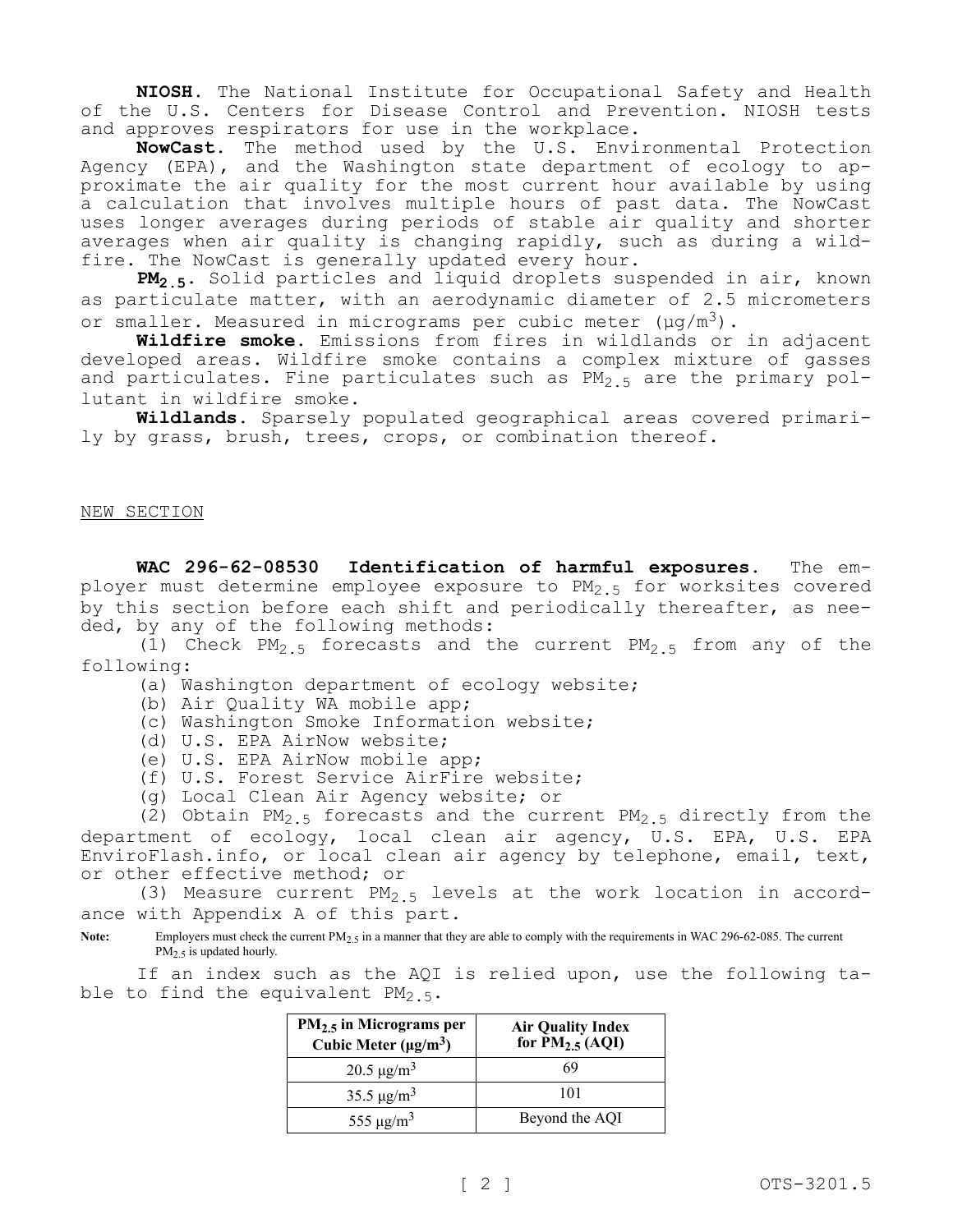Note: The employer does not have to determine employee exposure as required by this subsection if the employer assumes the current PM<sub>2.5</sub> is 35.5  $\mu$ g/m<sup>3</sup> (AQI 101) or more, and uses that assumption to comply with the requirements in WAC 296-62-08540 (1)(b), 296-62-08570(2), and 296-62-08580(2).

### NEW SECTION

**WAC 296-62-08540 Hazard communication.** For any worksite covered by this section, the employer must establish and implement a system for communicating wildfire smoke hazards in a form readily understandable by all affected employees, including provisions designed to encourage employees to inform the employer of wildfire smoke hazards at the worksite without fear of reprisal.

The system shall include effective procedures for:

(1) Informing employees:

(a) When at least two consecutive current  $PM_{2.5}$  readings as identified in WAC 296-62-08530 are 20.5  $\mu q/m^3$  (AQI 69) or more; and

(b) When the current  $PM_2$  5 as identified in WAC 296-62-08530 is  $35.5 \text{ µq/m}^3$  (AQI 101) or more; and

(c) When the current  $PM_{2.5}$  as identified in WAC 296-62-08530 is 555  $\mu q/m^3$  (beyond the AQI) or more; and

(d) Protective measures available to employees to reduce their wildfire smoke exposures.

(2) Enabling and encouraging employees to inform the employer of:

(a) Worsening air quality; and

(b) Availability issues of appropriate exposure control measures and respiratory protection required by this standard; and

(c) Any adverse symptoms that may be the result of wildfire smoke exposure such as, but not limited to, asthma attacks, difficulty breathing, and chest pain.

(3) A wildfire smoke response plan must be included in the written accident prevention program. The wildfire smoke response plan must be tailored to the workplace and include at least the following elements:

(a) Information on the health effects of wildfire smoke;

(b) Information on employee rights to obtain medical treatment without fear of reprisal;

(c) How employees can obtain the current  $PM_{2.5}$ ;

(d) The requirements of WAC 296-62-085 Wildfire smoke;

(e) The employer's response plan for wildfire smoke including the employer's methods to protect employees from wildfire smoke;

(f) The importance, limitations, and benefits of using a properly fitted respirator when exposed to wildfire smoke;

(g) How to properly put on, use, and maintain the respirators provided by the employer.

# NEW SECTION

**WAC 296-62-08550 Information and training.** The employer must provide all workers with effective information and training regarding wildfire smoke before work that exposes the worker to a  $PM_{2.5}$  concen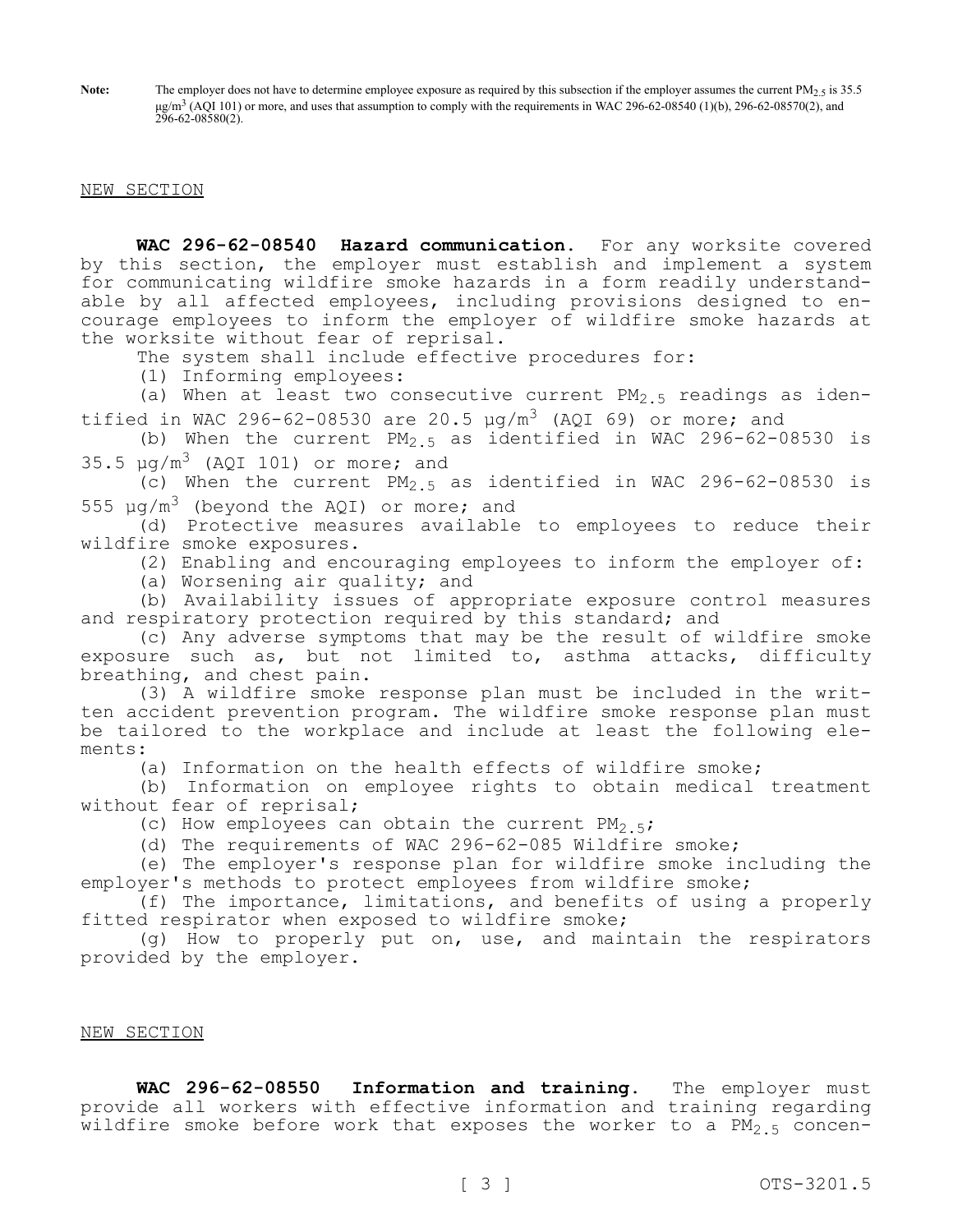tration of 20.5  $\mu q/m^3$  (AQI 69) or more, and at least annually thereafter.

(1) Information and training must be provided in a manner and language readily understood by the workers.

(2) At a minimum, the training must include the information in Appendix B:

(a) The health effects of wildfire smoke; and

(b) The right to obtain medical treatment without fear of reprisal; and

(c) How employees can obtain the current  $PM_{2.5}$ ; and

(d) The requirements of WAC 296-62-085 Wildfire smoke; and

(e) The employer's response plan for wildfire smoke including methods to protect employees from wildfire smoke; and

(f) The importance, benefits, and limitations of using a properly fitted respirator when exposed to wildfire smoke; and

(g) How to properly put on, use, and maintain the respirators provided by the employer.

(3) Supervisor training. Prior to supervising employees performing work that exposes the worker to PM<sub>2.5</sub> levels that are 20.5  $\mu q/m^3$ (AQI 69) or more, supervisors must have training on the information in Appendix B, and the following topics:

(a) The procedures the supervisor must follow to implement the applicable provisions of WAC 296-62-085 wildfire smoke; and

(b) The procedures the supervisor must follow if an employee exhibits adverse symptoms of wildfire smoke exposure, including appropriate emergency response procedures; and

(c) Procedures for moving or transporting employees to an emergency medical service provider, if necessary.

## NEW SECTION

**WAC 296-62-08560 Exposure symptom response.** (1) The employer must monitor employees displaying adverse symptoms of wildfire smoke exposure to determine whether medical attention is necessary.

(2) Employers must allow employees who show signs of injury or illness due to wildfire smoke exposure to seek medical treatment, and may not retaliate against affected employees for seeking such treatment.

(3) Employers must also have effective provisions made in advance for prompt medical treatment of employees in the event of serious injury or illness caused by wildfire smoke exposure.

#### NEW SECTION

WAC 296-62-08570 Exposure controls. (1) Where the current PM<sub>2.5</sub> is 20.5  $\mu q/m^3$  (AQI 69) or more, the employer is encouraged to implement exposure controls.

(2) Where the current  $PM_{2.5}$  is 35.5  $\mu q/m^3$  (AQI 101) or more, the employer must implement effective exposure controls whenever feasible.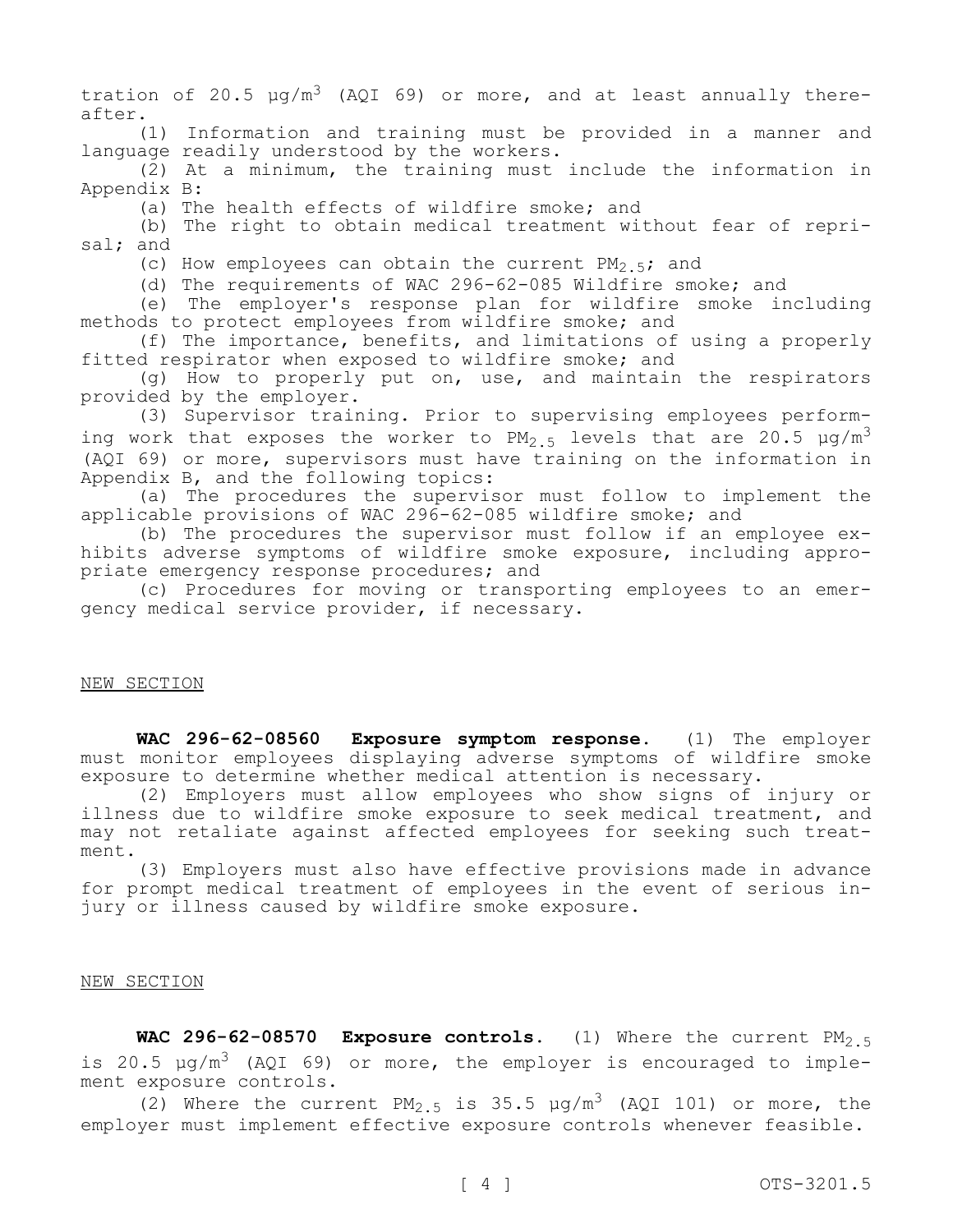(3) Such controls include, but are not limited to:

(a) Providing enclosed buildings, structures, or vehicles where the air is adequately filtered;

(b) Providing portable HEPA filters in enclosed areas;

(c) Relocating work to a location with a lower ambient air concentration of  $PM_{2.5}$ ;

(d) Changing work schedules to a time with a lower ambient air concentration of  $PM_{2.5}$ ;

(e) Reducing work intensity;

(f) Providing additional rest periods.

**EXCEPTION:** In emergencies, exposure controls in WAC 296-62-08570 are not required. Emergencies include rescue, evacuation, utilities, communications, and medical operations; when such operations are directly aiding firefighting; or emergency response; or actively protecting, restoring, or maintaining the safe and reliable operation of critical infrastructure at risk.

NEW SECTION

**WAC 296-62-08580 Respiratory protection.** (1) Where the current PM<sub>2.5</sub> is 20.5  $\mu q/m^3$  (AQI 69) or more, the employer is encouraged to provide respirators at no cost to employees upon request. Employees may provide and wear their own respiratory protection as long as voluntary use of these protective devices and equipment does not introduce hazards to the work environment.

(2) Where the current  $PM_{2.5}$  is 35.5  $\mu$ g/m<sup>3</sup> (AQI 101) or more, the employer must provide respirators at no cost to all exposed employees, and must encourage employees to use respirators.

(a) Employers must provide respirators by either of the following methods:

(i) Distribute directly to each exposed employee; or

(ii) Maintain a sufficient supply for all exposed employees at each work location where exposure occurs. Such respirator supply availability and locations must be made known, and be readily accessible, to all exposed employees in a manner that does not restrict or hinder employee access to obtain and replace respirators when needed.

(b) Employers must use WAC 296-62-08590, Appendix B in lieu of the advisory information in Table 2 of WAC 296-842-11005 for training regarding voluntary use of respirators for wildfire smoke.

(3) Respirators must be NIOSH-approved devices that effectively protect the wearers from inhalation of  $PM_{2.5}$ , such as N95 filtering facepiece respirators.

(4) Respirators must be cleaned, stored, maintained, and replaced so that they are in good working order, and do not present a health hazard to users. Replace any respirator that is not functioning properly, and do not permit their use.

(5) Where the current PM<sub>2</sub>  $\frac{1}{5}$  is 555  $\mu q/m^3$  or more, employees must be enrolled in a complete respiratory protection program in accordance with chapter 296-842 WAC. The employer must provide and require to be worn one of the following respirators equipped with high efficiency particulate air filters:

(a) Loose-fitting powered air purifying respirator; or

- (b) Full-facepiece air purifying respirator; or
- (c) Full-facepiece powered air purifying respirator; or

(d) Other respirators that are at least as effective.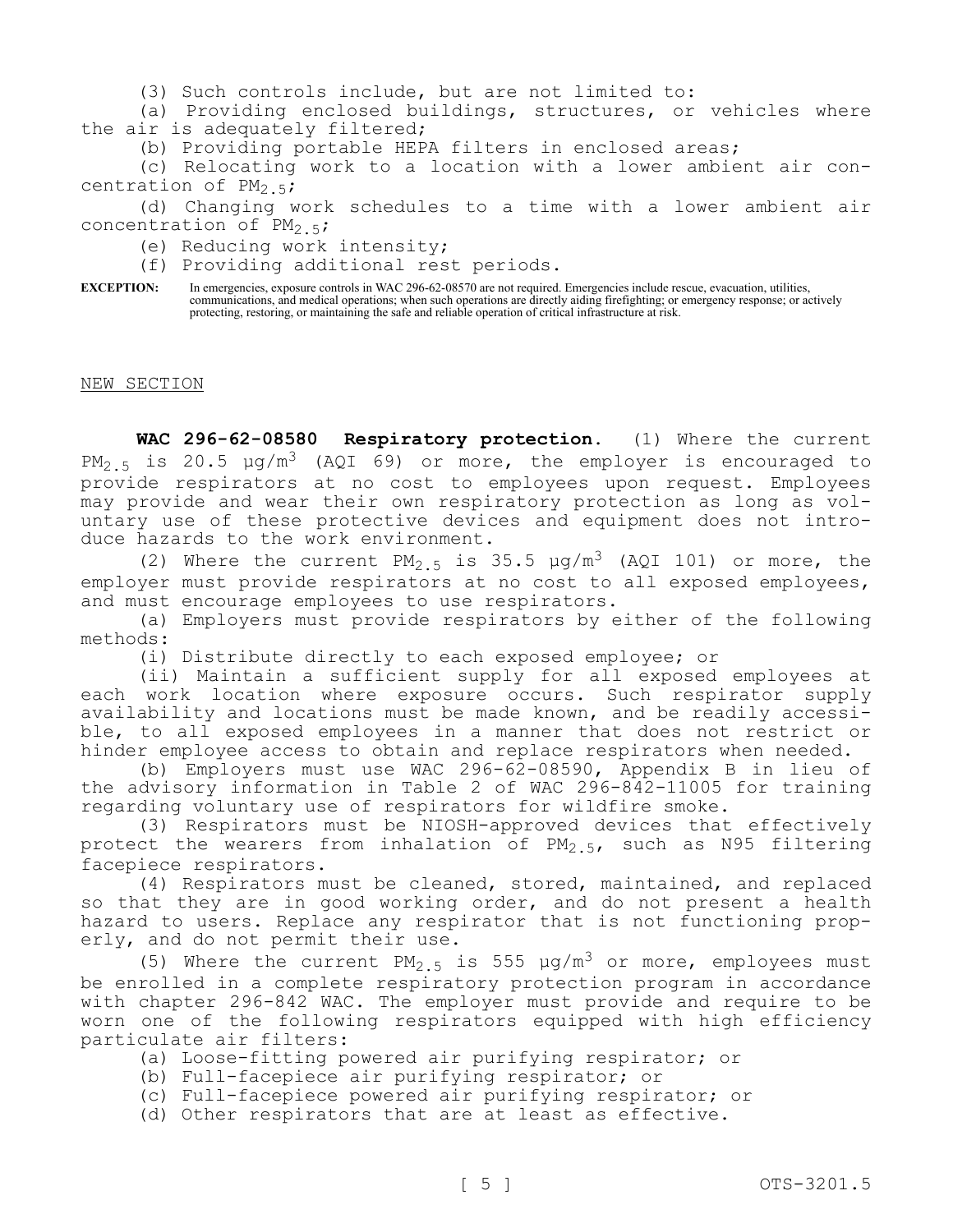**Notes:** • For voluntary use of filtering facepiece respirators, such as N95 respirators, some of the requirements of chapter 296-842 WAC, Safety Standards for Respirators, do not apply, such as fit testing and medical evaluations. If elastomeric respirators are used voluntarily, additional requirements from chapter 296-842 WAC, Respirators apply such as medical evaluations and establishing a respiratory protection program. • For voluntary or required use of loose-fitting powered air purifying respirators, some of the requirements of chapter 296-842 WAC, Safety Standards for Respirators, do not apply, such as fit testing and requiring workers to be clean shaven. • During emergency response, rescue, evacuation, and medical operations, required use of respirators must be implemented to the extent feasible.

## NEW SECTION

**WAC 296-62-08585 Appendix A: Measuring PM2.5 levels at the worksite (mandatory if an employer monitors with a direct reading instrument).** (1) An employer may use a direct-reading particulate monitor to identify harmful exposures as required by WAC 296-62-08530, if the employer can demonstrate that it has complied with this appendix and selected a monitor that:

(a) Does not underestimate employee exposures to wildfire smoke; or

(b) May underestimate wildfire smoke exposures, but the employer has obtained information on the possible error of the monitor from the manufacturer or other published literature and has accounted for the error of the monitor when determining exposures to PM<sub>2.5</sub> to ensure that employee exposure levels are not underestimated.

(2) The monitor's field R-squared  $(R^2)$  value must be greater than 0.7 when measuring  $PM_{2.5}$  as defined by the South Coast Air Quality Management District's air quality sensor performance evaluation center (AQ-SPEC) www.aqmd.gov/aq-spec.

(3) The monitor must be designed and manufactured to measure the concentration of airborne particle sizes ranging from an aerodynamic diameter of 0.3 micrometers or less, up to and including 2.5 micrometers  $(\leq 0.3$  µm to 2.5 µm). The employer may use a monitor that measures a particle size range beyond these limits, if the employer treats the results as the  $PM_{2,5}$  levels.

(4) The employer must ensure that the monitor it uses is calibrated, maintained, and used, including the use of necessary accessories, in accordance with the manufacturer's instructions for accurately measuring  $PM<sub>2.5</sub>$  concentrations.

(5) The person supervising, directing, or evaluating workplace monitoring for  $PM_{2.5}$  must have the training or experience necessary to apply this section and to ensure the correct use of the monitor and the interpretation of the results, so that exposures are not underestimated.

#### NEW SECTION

**WAC 296-62-08590 Appendix B: Protection from wildfire smoke information to be provided to employees (mandatory).** (1) The health effects of wildfire smoke.

Although there are many hazardous chemicals in wildfire smoke, the main harmful pollutant for people who are not very close to the fire is "particulate matter," the tiny particles suspended in the air.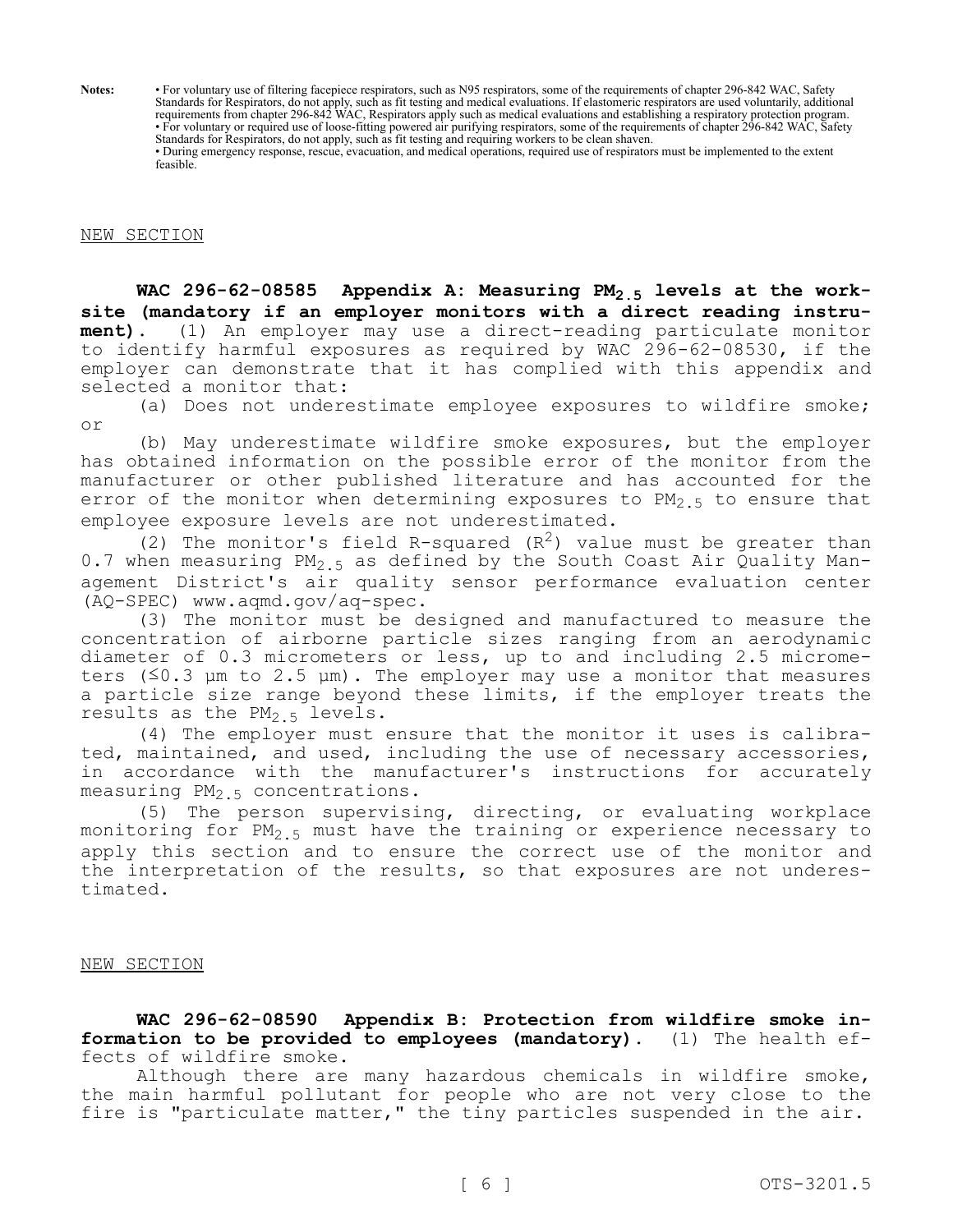Particulate matter can irritate the lungs and cause persistent coughing, phlegm, wheezing, or difficulty breathing. Particulate matter can also cause more serious problems, such as reduced lung function, bronchitis, worsening of asthma, heart failure, and early death.

Sensitive groups. People who are at higher risk of experiencing adverse health effects as a result of exposure to wildfire smoke include those with preexisting health conditions; those with increased duration of exposure; and those whose work results in an increased breathing rate, including outdoor workers. Although everyone is impacted by wildfire smoke exposure, sensitive groups are among those most likely to experience health problems from exposure to wildfire smoke. Examples of sensitive groups include:

• People with lung diseases such as asthma or chronic obstructive pulmonary disease (COPD), including bronchitis and emphysema, and those who smoke;

• People with respiratory infections, such as pneumonia, acute bronchitis, bronchiolitis, colds, flu, or those with, or recovering from COVID-19;

• People with existing heart or circulatory problems, such as irregular heart beat, congestive heart failure, coronary artery disease, angina, and those who have had a heart attack or stroke;

• Children under 18 years old, and adults over age 65;

- People who are pregnant;
- People with diabetes;

• People with other medical or health conditions that can be exacerbated by exposure to wildfire smoke as determined by a physician;

• Outdoor workers.

The Washington state department of health classifies<sup>1</sup> outdoor workers as a sensitive group with increased risk, as well as:

- People with health conditions:
- Lung diseases, such as asthma and COPD;
- Heart diseases;
- Respiratory diseases;
- Diabetes.
- People 18 and younger, or older than 65;
- Pregnant people;
- People of color;
- Tribal and indigenous people;
- People with low income.

(2) The right to obtain medical treatment without fear of reprisal.

Employers must allow employees who show signs of injury or illness due to wildfire smoke exposure to seek medical treatment, and may not punish affected employees for seeking such treatment. Employers must also have effective provisions made in advance for prompt medical treatment of employees in the event of serious injury or illness caused by wildfire smoke exposure.

(3) How employees can obtain the current  $PM_{2.5}$  in the air.

Various government agencies monitor the air at locations throughout Washington and report the current  $PM_{2.5}$  for those places. The Air Quality Index (AQI) uses the air quality data from these regulatory monitors.

Although the government monitoring stations may measure several pollutants, this chapter only uses  $PM_{2.5}$ . The easiest way to find the current and forecasted PM<sub>2</sub>  $\frac{1}{5}$  is to go to enviwa.ecology.wa.gov and find the nearest sensor on the map, or www.AirNow.gov and enter the zip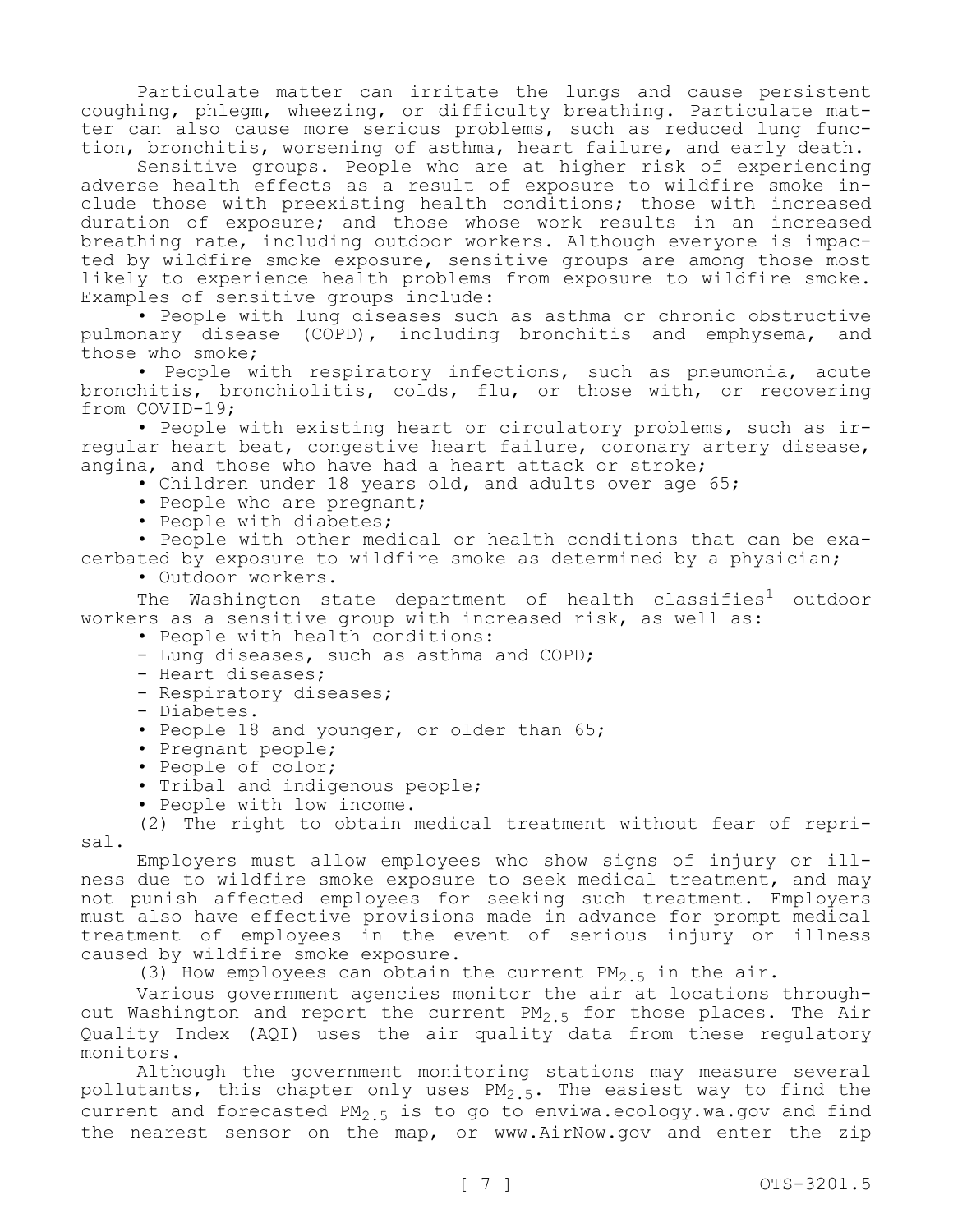code of the location where you will be working. The current  $PM_{2.5}$  is also available from the U.S. Forest Service at tools.airfire.org. Employees who do not have access to the internet can contact their employer for the current  $PM_{2.5}$ . The U.S. EPA website www.enviroflash.info can transmit daily and forecasted air quality by text or email for particular cities or zip codes.

If you choose to use an index such as the AQI, use the following table to find the equivalent AQI for  $PM_{2.5}$ .

| $PM2.5$ in Micrograms per<br>Cubic Meter $(\mu g/m^3)$ | Air Quality Index<br>for PM <sub>2.5</sub> (AQI) |
|--------------------------------------------------------|--------------------------------------------------|
| $20.5 \,\mathrm{\mu g/m^3}$                            | 69                                               |
| 35.5 $\mu$ g/m <sup>3</sup>                            | 101                                              |
| 555 $\mu$ g/m <sup>3</sup>                             | Beyond the AQI                                   |

(4) The requirements of WAC 296-62-085, wildfire smoke rule.

If employees may be exposed to wildfire smoke, then the employer is required to do all of the following:

(a) Check the current  $PM_{2.5}$  before and periodically during each shift.

(b) Provide training to employees.

(c) Implement a two-way communication system.

(d) Provide engineering and administrative controls when the current PM<sub>2</sub>  $\frac{1}{5}$  is 35.5  $\mu$ g/m<sup>3</sup> (AQI 101) or more if feasible.

(e) Provide respirators and encourage their use when the current PM<sub>2</sub>  $\frac{1}{5}$  is 35.5  $\mu q/m^3$  (AQI 101) or more.

(f) Provide more protective respirators such as powered air purifying respirators, and require their use when the current  $PM_{2.5}$  is 555  $\mu q/m^3$  or more.

Employers must alert employees when at least two consecutive current PM<sub>2.5</sub> readings are 20.5  $\mu$ g/m<sup>3</sup> (AQI 69) or more, when the current PM<sub>2.5</sub> is 35.5  $\mu$ g/m<sup>3</sup> (AQI 101) or more, and when the current PM<sub>2.5</sub> is 555  $\mu$ g/m<sup>3</sup> or more, and what protective measures are available to employees.

Employers must encourage employees to inform their employers if they notice the air quality is getting worse, or if they are suffering from any symptoms due to the air quality, without fear of reprisal.

The employer's communication system is:  $\frac{1}{1}$ 

The employer's methods to protect employees from wildfire smoke. Employers must take action to protect employees from wildfire smoke when the current  $PM_{2.5}$  is 35.5  $\mu q/m^3$  (AQI 101) or more. Examples of protective methods include:

(a) Locating work in enclosed structures or vehicles where the air is filtered.

(b) Changing procedures such as moving workers to a place with a lower  $PM<sub>2.5</sub>$ .

(c) Reducing work time in areas with unfiltered air.

(d) Increasing rest time and frequency, and providing a rest area with filtered air.

(e) Reducing the physical intensity of the work to help lower the breathing and heart rates.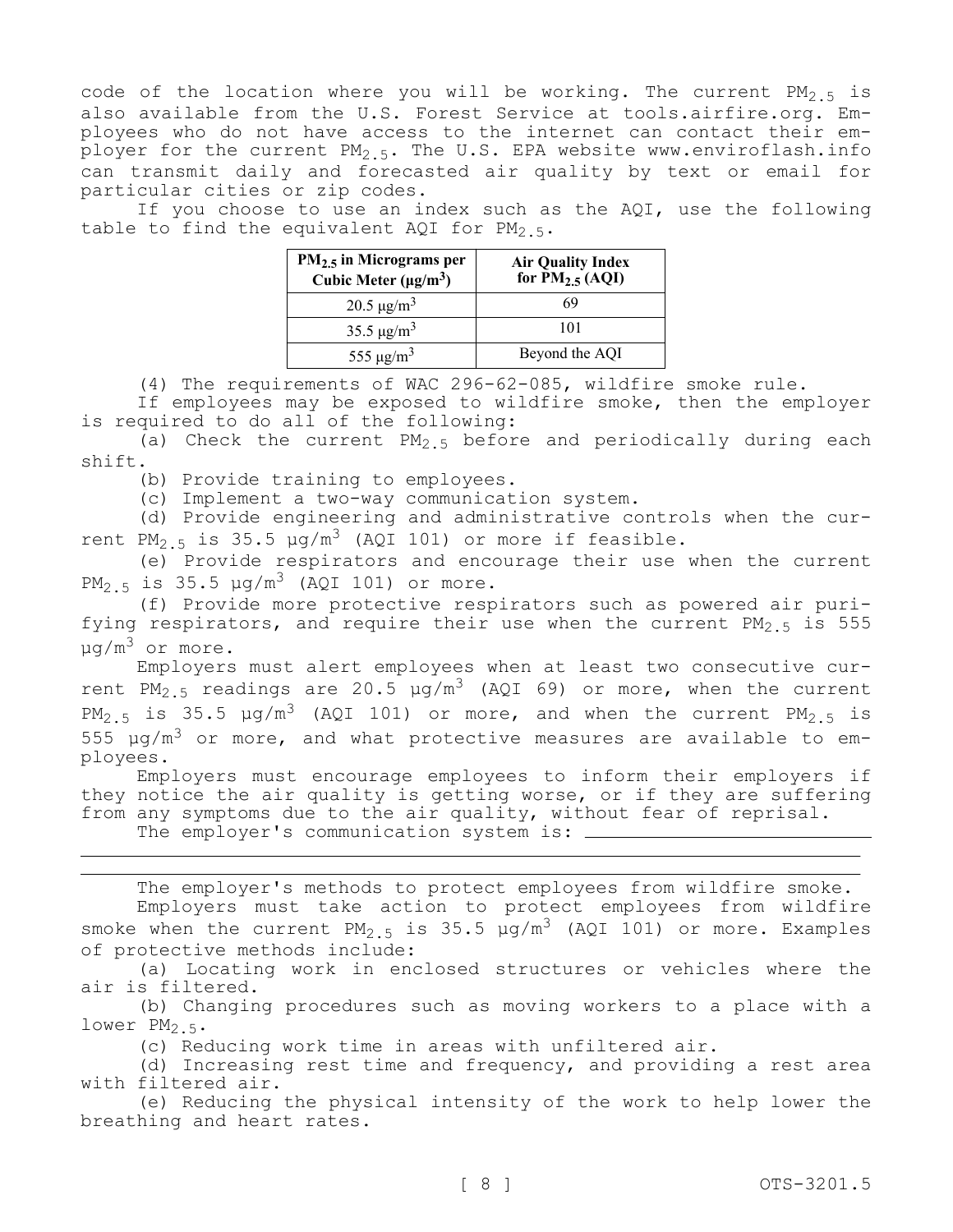(5) The importance, limitations, and benefits of using a properly fitted respirator when exposed to wildfire smoke.

Respirators can be an effective way to protect employee health by reducing exposure to wildfire smoke, when they are properly selected and worn. Respirator use can be beneficial even when the  $PM_{2.5}$  is less than 20.5  $\mu$ g/m<sup>3</sup>, to provide additional protection.

When the current  $PM_{2.5}$  is 20.5  $\mu$ g/m<sup>3</sup> (AQI 69) or more, your employer is encouraged to make proper respirators available to workers who may choose to use them voluntarily.

When the current PM<sub>2.5</sub> is 35.5  $\mu$ g/m<sup>3</sup> (AQI 101) or more, your employer must make proper respirators available to workers who may choose to use them voluntarily.

When the current PM<sub>2.5</sub> is 555 µg/m<sup>3</sup> or more (beyond the AQI), respirators that are more protective than N95s are required. Your employer must provide and require you to wear one of the following respirators equipped with high efficiency particulate air filters:

(a) Loose-fitting powered air purifying respirator; or

- (b) Full-facepiece air purifying respirator; or
- (c) Full-facepiece powered air purifying respirator; or
- (d) Other respirators that are at least as effective.

These respirators are more protective than N95s. You will need to have a fit test, medical evaluation, and must be clean shaven to use these respirators, except for loose-fitting powered air purifying respirators (PAPR), which can be worn without a fit test, and can be used with facial hair.

A respirator needs to be used properly and kept clean.

The following precautions must be taken:

(a) Employers must select respirators certified for protection against the specific air contaminants at the workplace. NIOSH, the National Institute for Occupational Safety and Health of the U.S. Centers for Disease Control and Prevention certifies respirators. A label or statement of certification should appear on the respirator or respirator packaging. It will list what the respirator is designed for (particulates, for example).

Surgical masks or items worn over the nose and mouth such as scarves, T-shirts, and bandannas will not provide protection against wildfire smoke. A NIOSH approved N95 filtering facepiece respirator, shown in the image below, is the minimum level of protection for wildfire smoke.

(b) Read and follow the manufacturer's instructions on the respirator's use, maintenance, cleaning and care, along with any warnings regarding the respirator's limitations. The manufacturer's instructions for medical evaluations, fit testing, and shaving should also be followed to ensure the best protection against wildfire smoke.

(c) Do not wear respirators in areas where the air contains contaminants for which the respirator is not designed. A respirator designed to filter particles will not protect you against gases or vapors, and it will not supply oxygen.

(d) You should keep track of your respirator so you do not mistakenly use someone else's respirator.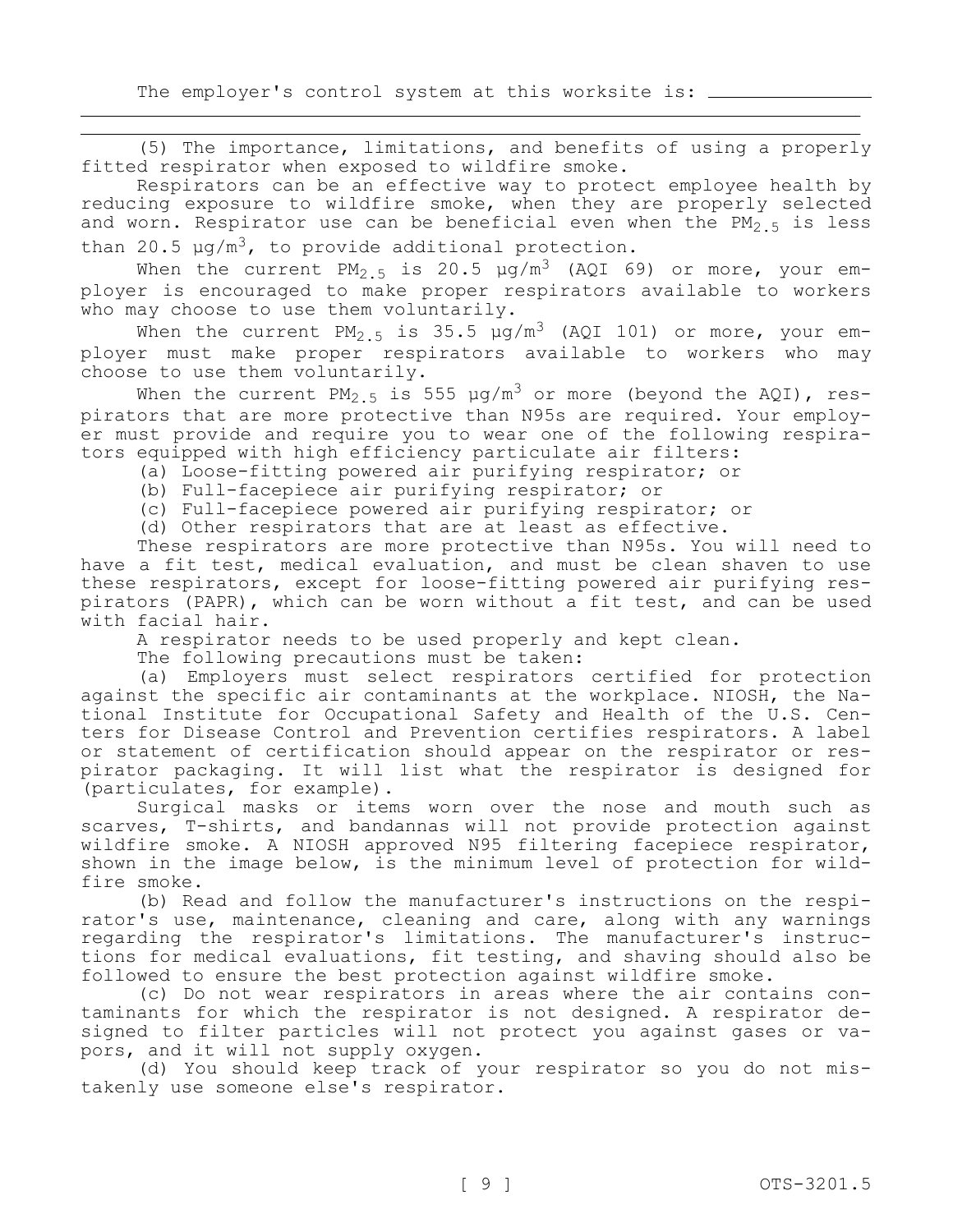(e) Particularly if you have a heart or lung problem, or if you have other medical problems and have questions about whether it is safe for you to wear a respirator, you should talk to your doctor.

(6) How to properly put on, use, and maintain the respirators provided by the employer.

To get the most protection from a respirator, there must be a tight seal around the face. A respirator will provide much less protection if facial hair interferes with the seal. Loose-fitting powered air purifying respirators may be worn by people with facial hair since they do not have seals that are affected by facial hair.

The proper way to put on a respirator depends on the type and model of the respirator.

For those who use an N95 or other filtering facepiece respirator that is made of filter material:

(a) Place the mask over the nose and under the chin, with one strap placed below the ears and one strap above.

(b) Pinch the metal part (if there is one) of the respirator over the top of the nose so it fits securely.

(c) Perform a seal check:

(i) Cover the respirator with both hands and exhale. If air leaks where the respirator seals against the face, adjust the respirator and nosepiece and try again. When a proper fit is achieved, the respirator should bulge from the face and not leak around the seal.

(ii) Cover the respirator with both hands and inhale. If air leaks where the respirator seals against the face, adjust the respirator and nosepiece and try again. When a proper fit is achieved, the respirator should collapse slightly and not leak around the seal.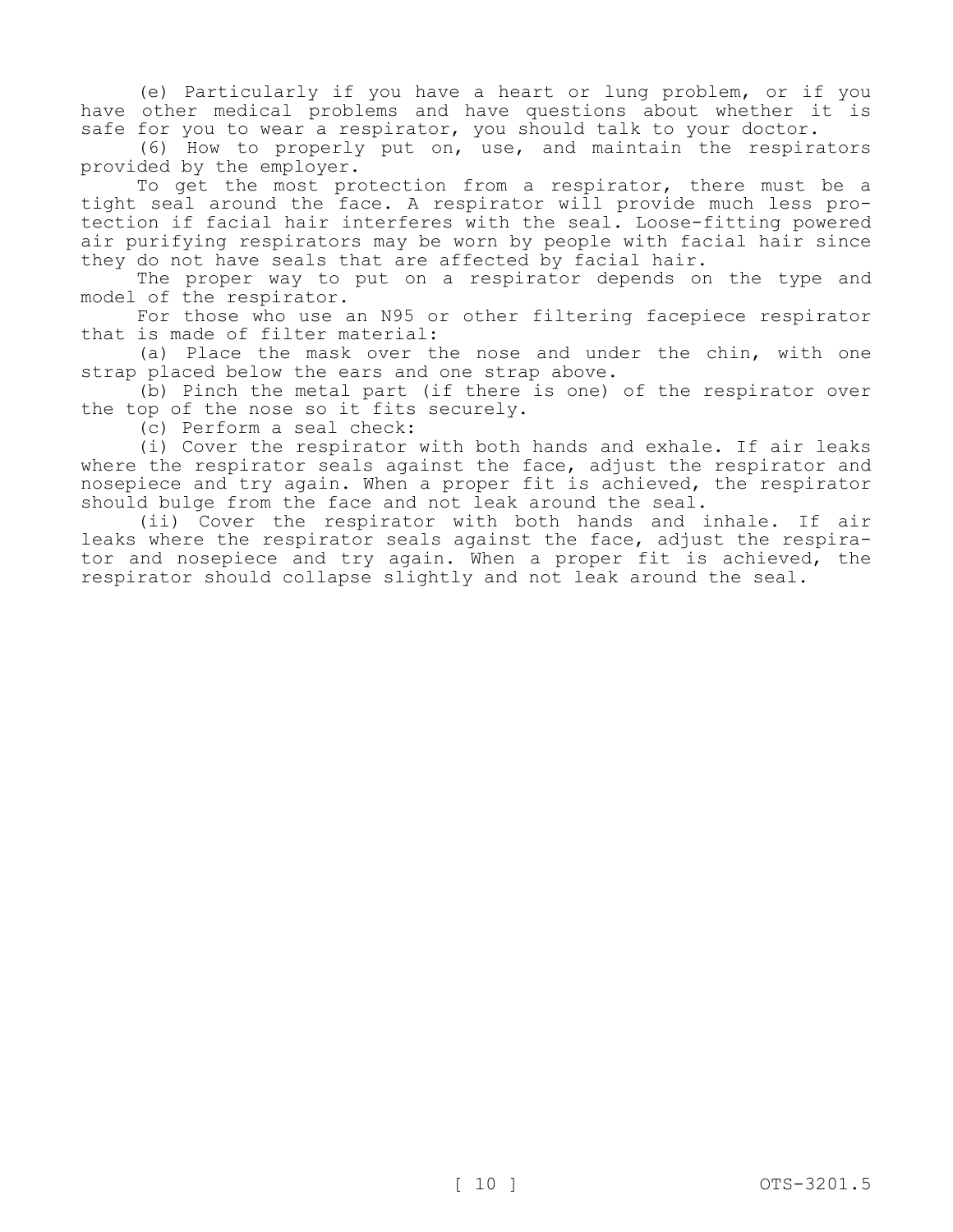

For a respirator that relies on a tight seal to the face, check how well it seals to the face by following the manufacturer's instructions for user seal checks. Adjust the respirator if air leaks between the seal and the face. The more air leaks under the seal, the less protection the user receives.

Respirator filters should be replaced if they get damaged, deformed, dirty, or difficult to breathe through. Filtering facepiece respirators are disposable respirators that cannot be cleaned or disinfected. A best practice is to replace filtering facepiece respirators at the beginning of each shift.

If you have symptoms such as difficulty breathing, dizziness, or nausea, go to an area with cleaner air, take off the respirator, and get medical help.

1 https://doh.wa.gov/sites/default/files/legacy/Documents/4300//waqa%20infographic\_English.pdf

#### NEW SECTION

**WAC 296-62-08595 Appendix C: Calculating the air quality index for PM<sub>2.5</sub>** (nonmandatory). The air quality index (AQI) for PM<sub>2.5</sub> is calculated as follows: